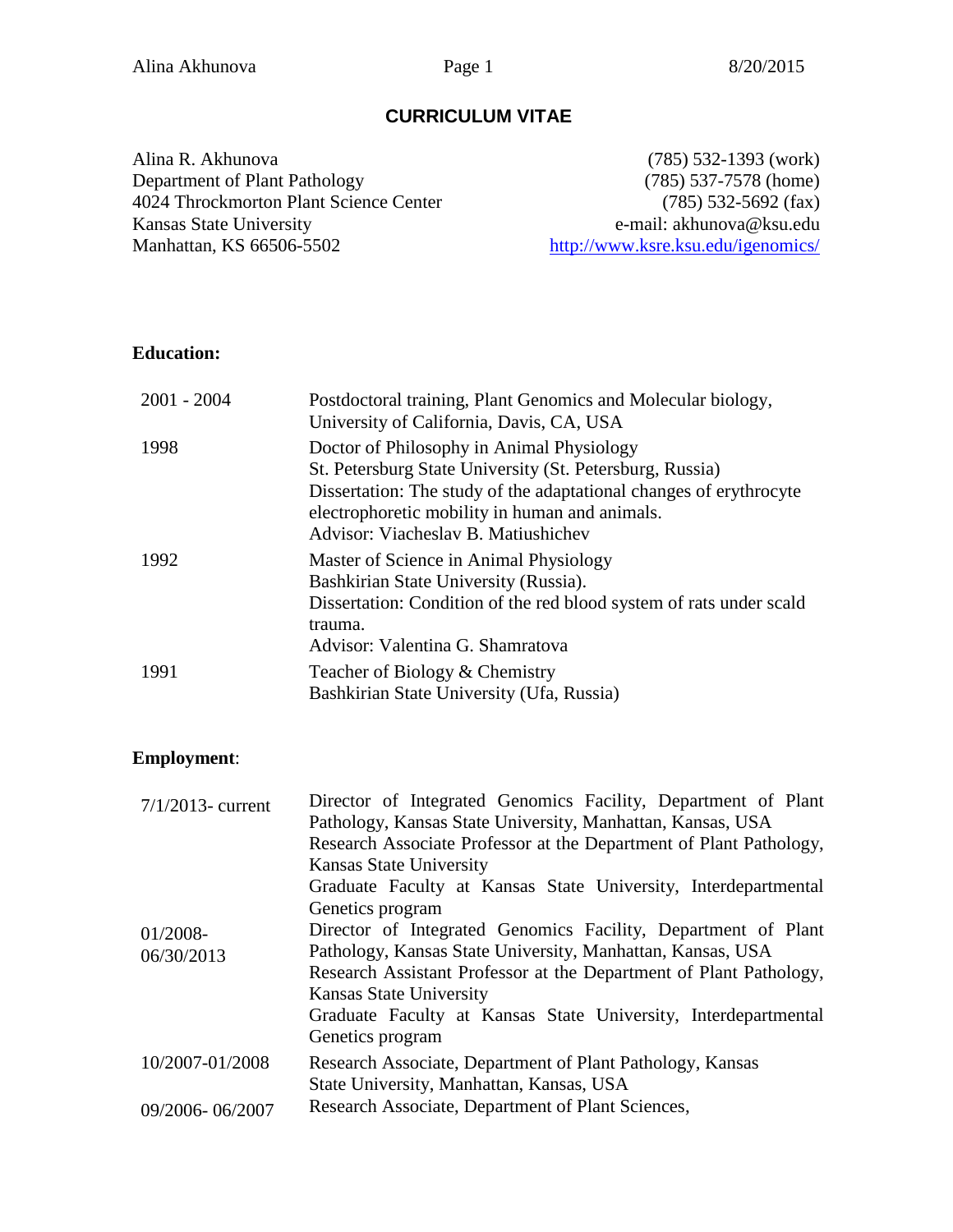|                     | Laboratory of Jan Dvorak, University of California, Davis,<br>CA, USA                                                                               |
|---------------------|-----------------------------------------------------------------------------------------------------------------------------------------------------|
| $06/2003 - 08/2006$ | Postgraduate Researcher, Department of Plant Sciences,<br>Laboratory of Jan Dvorak, University of California, Davis,<br>CA, USA                     |
| $12/2001 - 06/2003$ | Visiting Scientist, Department of Plant Sciences, Laboratory of Jan<br>Dvorak, University of California, Davis, CA, USA                             |
| $08/1999 - 01/2000$ | Assistant Professor, Bashkirian State Agricultural University, Ufa,<br>Russia                                                                       |
| $09/1996 - 08/1999$ | Teacher of General Biology in Senior High School #45, Ufa, Russia                                                                                   |
| $09/1995 - 12/1998$ | Graduate Student, Department of Biology, St. Petersburg State<br>University, St. Petersburg, Russia                                                 |
| $08/1994 - 08/1996$ | Research scientist, The laboratory of Population Genetics, Institute<br>of Biochemistry and Genetics of Russian Academy of Sciences, Ufa,<br>Russia |
| $08/1992 - 08/1994$ | Teacher of General Biology in High School #126, Ufa, Russia                                                                                         |

#### **Research experience:**

2008 – Current Director of Integrated Genomics Facility

> Collaborate with scientists on design and execution of genomics experiments, identify emerging technologies and introduce them to the KSU genomics research community. High – throughput genomics, microarrays, real-time PCR, next generation sequencing technologies. Production of shotgun, paired end, mate pair, cDNA libraries, complexity reduced libraries for the next generation sequencing instruments.

#### 2007 – 2008 Research Associate

Application of next generation sequencing technologies for SNP discovery in polyploid wheat.

## $2006 - 2007$ Research Associate

Development, maintenance and distribution of wheat genomic resources at UC Davis – USDA – ARS Wheat Genomics Center (http://wheat.pw.usda.gov/wgc/orders.html).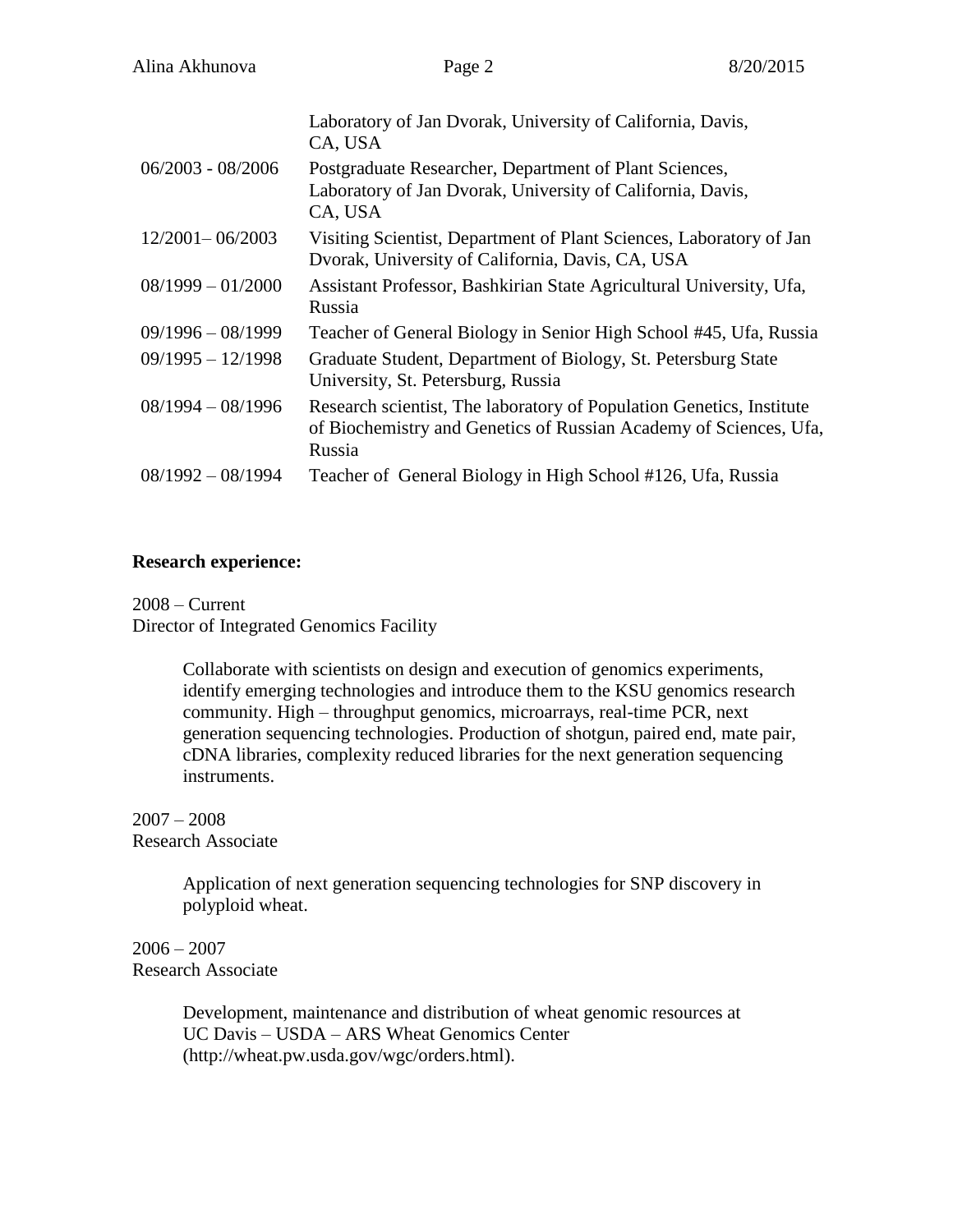## 2005 –2007

Visiting Scientist

Project: Haplotype Polymorphism in the Polyploid Wheats and their Diploid Ancestors (National Science Foundation).

Summary: This is a collaborative project involving seven laboratories across the US. The major goals of the project are the discovery and detection of single nucleotide polymorphisms (SNP) in populations of polyploid wheats and their diploid ancestors, construction of a SNP-based wheat linkage map and characterization of wheat genetic diversity. The data generated by the project is used for development of the public wheat diversity database.

Responsibilities and research activity:

- Sequencing of genes in the populations of polyploid wheats and their diploid ancestors

-SNP discovery

## $2003 - 2005$

Visiting Scientist

Project: Construction of Bacterial Artificial Chromosome (BAC) libraries of diploid ancestors of wheat.

Summary: *Triticum urartu*, *Aegilops speltoides* and *Ae. tauschii* are respectively the immediate diploid sources, or their closest relatives, of the A, B and D genomes of polyploid wheats. BAC libraries for each of these species were constructed, characterize, and high-density filters for library screening were printed. The repetitive and coding DNA content in the genomes of diploid wheats were estimated by BAC end sequencing.

Responsibilities and research activity:

- BAC library construction and high-density filter printing using Q-Bot robotic colony manipulator;

- BAC end sequencing;

- Sequencing of BACs harboring ABC transporter gene locus in *T. durum* and *T. urartu.*

#### $2001 - 2003$ Visiting Scientist

Project: Structure and Function of the Expressed Portion of the Wheat Genomes (National Science Foundation).

Summary: This was a collaborative project that involved 10 laboratories in different states. The goal of the project was to decipher the chromosomal location and biological function of 10,000 unique gene motifs in the wheat genomes. The public database generated by the project provided means to study the structure, function, chromosomal location, and evolution of the expressed component of the wheat genomes.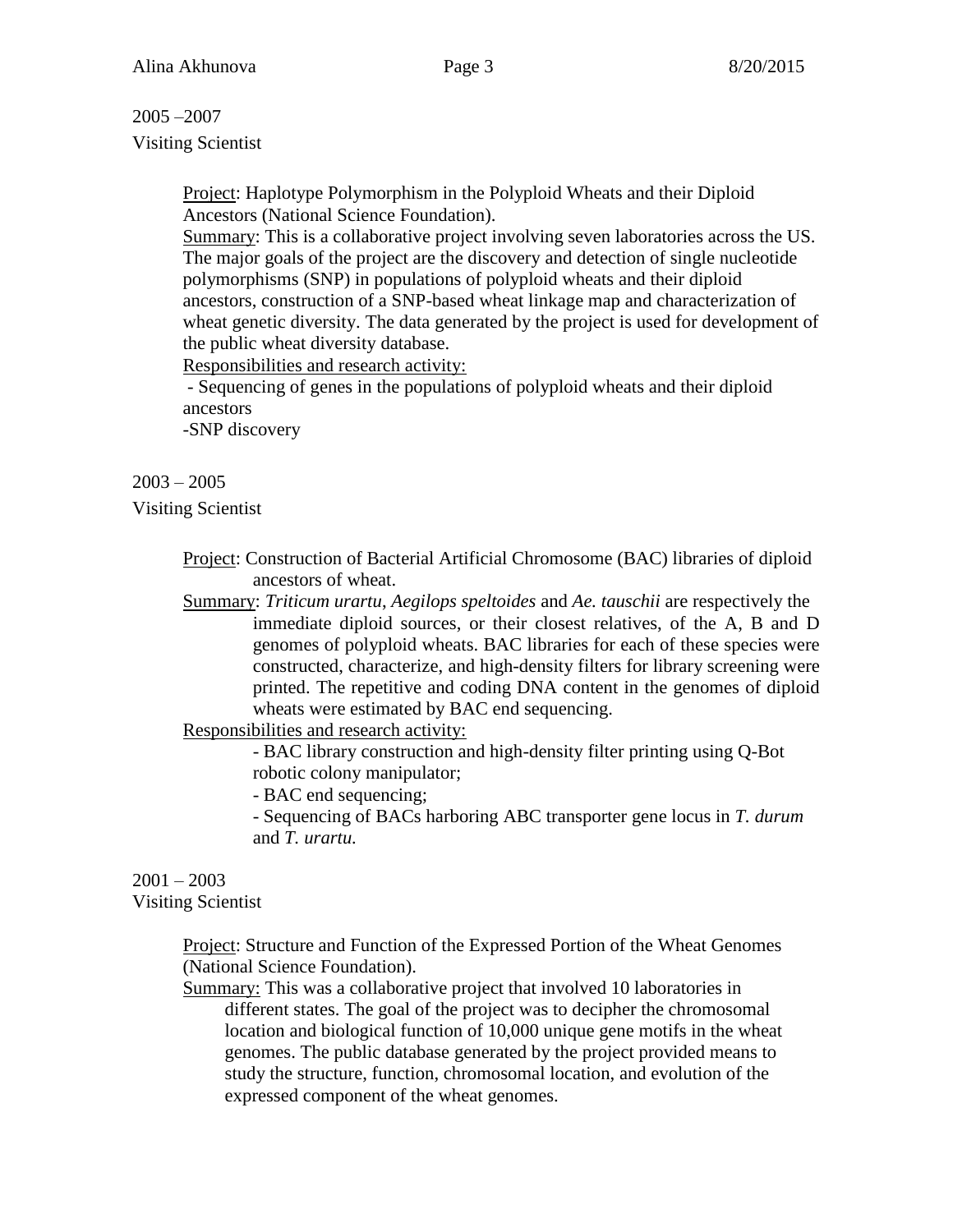#### Responsibilities and research activity:

- Physical mapping of expressed sequence tags (ESTs) to chromosomal regions using a set of wheat deletion lines;

- BAC sequencing

## 1995 – 1998 Graduate Student

Project: The study of the adaptational changes of erythrocyte electrophoretic mobility in human and animals. Ph.D.thesis

Summary: The mean value of erythrocyte electrophoretic mobility is very stable parameter. Study of the human and animal erythrocytes and their electrophoretic mobility under different Pathological Conditions and Extreme Treatment showed that such parameters as skewness and kurtosis describing the distribution of electrophoretic mobility could be used diagnostically.

1990 – 1992

## Graduate Student

Project: Study of the rat blood system at scald trauma.

## **Professional Societies:**

1. American Association for the Advancement of Science.

## **Reviewer:**

Current Genomics G3 Journal of Next Generation Sequencing & Applications

## **Funding:**

- 1. Utilization of new sequencing technologies for discovery of agronomically important genes. PI: Akhunov ED; Co-PIs: Gill BS, Akhunova AR. Kansas Wheat Commission, 40K (07/01/2010 – 06/30/2011).
- 2. Using next-generation sequencing for developing molecular markers for mapping wheat-alien introgressions. PI: Akhunov ED; Co-PIs: Gill BS, Friebe B, Akhunova AR. Kansas Wheat Commission, 40K (07/01/2011 – 06/30/2012).
- 3. Travel grant (\$500) from K-State Arthropod Genomics Center to attend the Plant and Animal Genome XIX Conference in San Diego, (1/15-1/19/2011).
- 4. Whole Exome Re-Sequencing of Grass Species Valuable for Wheat Breeding in Kansas. PI Akhunov ED; Co-PIs: Gill BS, Friebe B, Akhunova AR. Kansas Wheat Commission, 60K (07/01/2013 – 06/30/2014).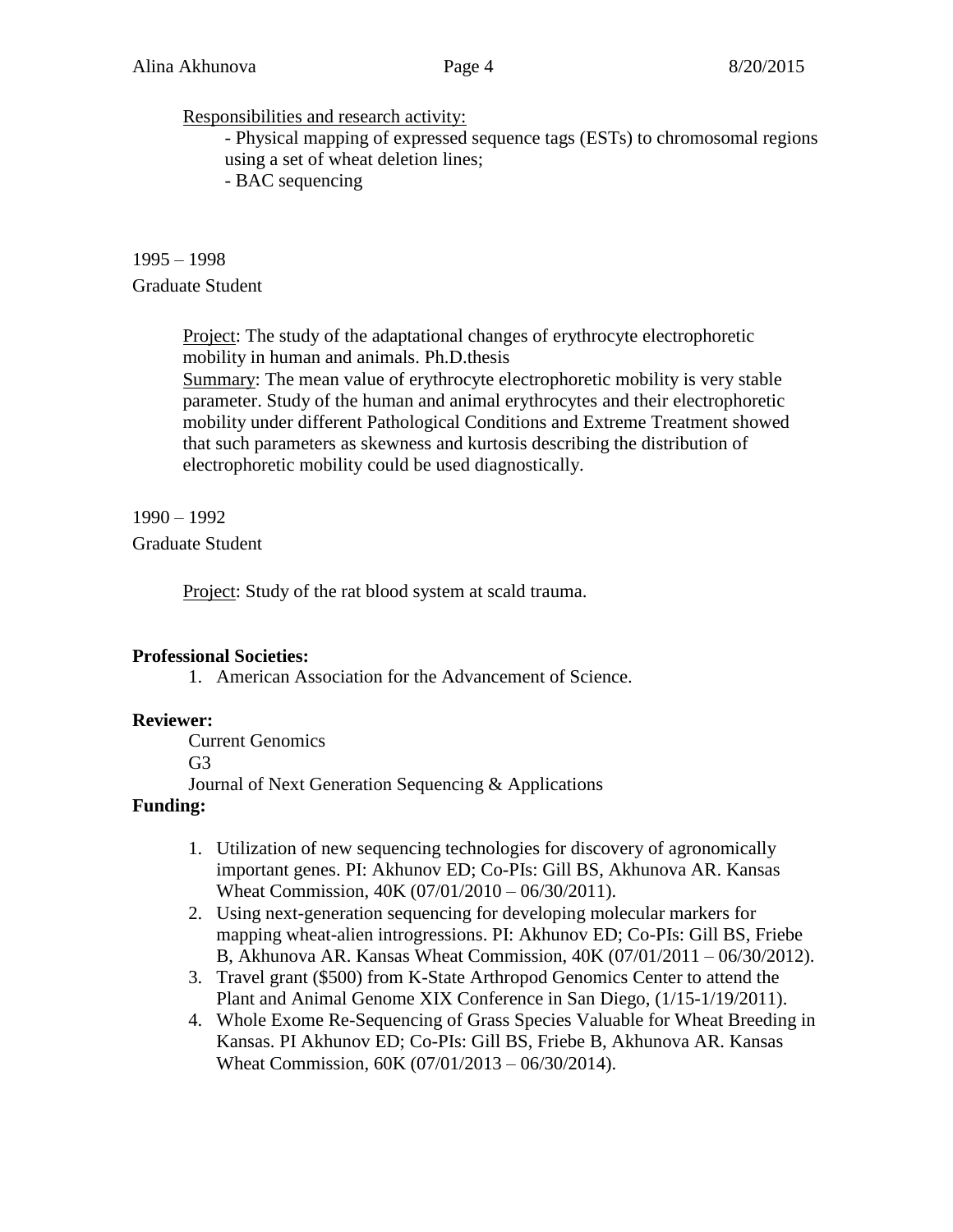- 5. Whole exome re-sequencing of grass species valuable for wheat breeding in Kansas. PI Akhunov ED; Co-PIs: Gill BS, Friebe B, Akhunova AR. Kansas Wheat Commission, 60K (07/01/2014 – 06/30/2015).
- 6. Whole exome re-sequencing of grass species valuable for wheat breeding in Kansas. PI Akhunov ED; Co-PIs: Gill BS, Akhunova AR. Kansas Wheat Commission, 60K (06/25/2015 – 06/30/2016).

## **Teaching experience (Kansas State University):**

| 1.2008  | PLPTH 785, Real-Time PCR workshop (organizer and instructor). |
|---------|---------------------------------------------------------------|
| 2.2009  | PLPTH 780, Spotted Microarray workshop (organizer and         |
|         | instructor).                                                  |
| 3.2009  | BIOCH 767, Recombinant DNA lab (guest lecturer).              |
| 4.2009  | PLPTH 785, Real-Time PCR workshop (organizer and instructor). |
| 5.2009  | GS FLX Sequencing Workshop (organizer and instructor)         |
| 6.2010  | BIOCH 767, Recombinant DNA lab (guest lecturer).              |
| 7.2010  | PLPTH 612, Genomics Applications (guest lecturer).            |
| 8.2010  | PLPTH 785, Real-Time PCR workshop (organizer and instructor). |
| 9.2010  | PLPTH 780, Affymetrix Microarray workshop (organizer and      |
|         | instructor).                                                  |
| 10.2011 | PLPTH 612, Genomics Applications (guest lecturer).            |
| 11.2011 | BIOCH 767, Recombinant DNA lab (guest lecturer).              |
| 12.2011 | PLPTH 780, Microarray workshop (organizer and instructor).    |
| 13.2011 | PLPTH 785, Real-Time PCR workshop (organizer and instructor). |
| 14.2012 | PLPTH 612, Genomics Applications (guest lecturer).            |
| 15.2012 | BIOCH 767, Recombinant DNA lab (guest lecturer).              |
| 16.2012 | PLPTH 780, Microarray workshop (organizer and instructor).    |
| 17.2012 | PLPTH 785, Real-Time PCR workshop (organizer and instructor). |
| 18.2013 | PLPTH 780, 921c, Gene Expression Analysis workshop (organizer |
|         | and instructor).                                              |
| 19.2013 | PLPTH 785, Real-Time PCR workshop (organizer and instructor). |
| 20.2013 | Fusarium Laboratory workshop (instructor).                    |
| 21.2014 | PLPTH 612, Genomics Applications (guest lecturer).            |
| 22.2014 | PLPTH 780, 921a, Gene Expression Analysis workshop (organizer |
|         | and instructor).                                              |
| 23.2015 | PLPTH 612, Genomics Applications (guest lecturer).            |
| 24.2015 | PLPTH 780, 921c, Gene Expression Analysis workshop (organizer |
|         | and instructor).                                              |
| 25.2015 | PLPTH 785, 921b, Real-Time PCR workshop (organizer and        |
|         | instructor).                                                  |

## *Peer review publications:*

## *Total is 22 publications cited 882 times (google scholar) by other publications, 08/20/2015.*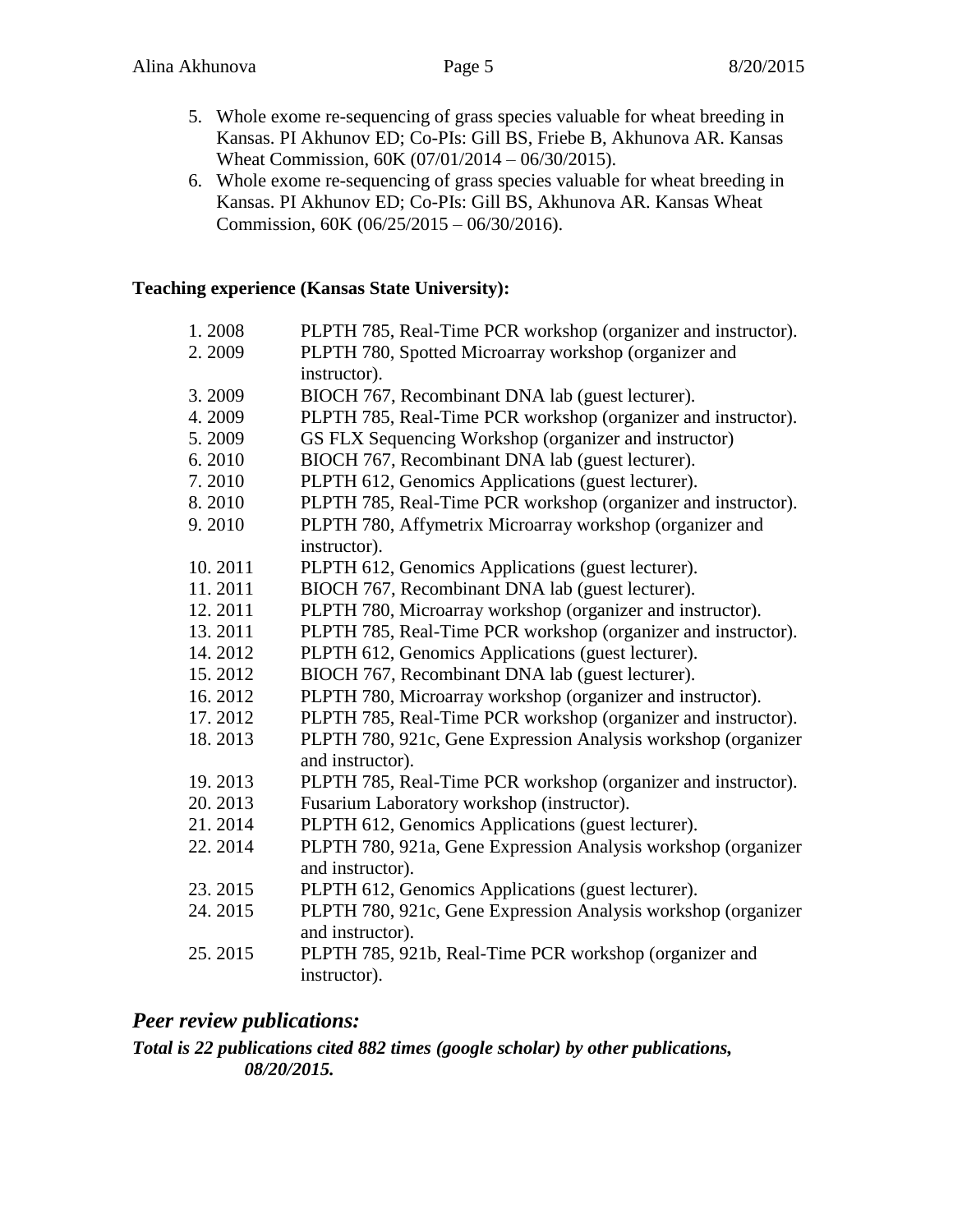| 1.2015 | Schwartz AR, Potnis N, Timilsina S, Wilson M, Patane J, Martins J,<br>Minsavage GV, Dahlbeck D, Akhunova A, Almeida N, Vallad GE,<br>Barak JD, White FF, Miller SA, Ritchie D, Goss E, Bart RS, Setubal |
|--------|---------------------------------------------------------------------------------------------------------------------------------------------------------------------------------------------------------|
|        | JC, Jones JB and Staskawicz BJ. Phylogenomics of Xanthomonas                                                                                                                                            |
|        | field strains infecting pepper and tomato reveals diversity in effector                                                                                                                                 |
|        | repertoires and identifies determinants of host specificity. Front.                                                                                                                                     |
|        | Microbiol. 6:535. Contribution no. 16-034-J from the Kansas<br>Agricultural Experiment Station.                                                                                                         |
| 2.2015 | Jordan KW, Wang S, Lun Y, Gardiner LJ, MacLachlan R, Hucl P,                                                                                                                                            |
|        | Wiebe K, Wong D, Forrest KL, Sharpe AG, Sidebottom CHD, Hall                                                                                                                                            |
|        | N, Toomajian C, Close T, Dubcovsky J, Akhunova A, Talbert L,                                                                                                                                            |
|        | Bansal UK, Bariana HS, Hayden MJ, Pozniak C, Jeddeloh JA, Hall                                                                                                                                          |
|        | A, Akhunov E. A haplotype map of allohexaploid wheat reveals                                                                                                                                            |
|        | distinct patterns of selection on homoeologous genomes. Genome                                                                                                                                          |
|        | Biology 2015, 16:48. Contribution no. 15-338-J from the Kansas<br>Agricultural Experiment Station.                                                                                                      |
| 3.2014 | Reddy SK, Liu S, Rudd JC, Xue Q, Payton P, Finlayson SA, Mahan                                                                                                                                          |
|        | J, Akhunova A, Holalu SV, Lu N. Physiology and transcriptomics                                                                                                                                          |
|        | of water-deficit stress responses in wheat cultivars TAM 111 and                                                                                                                                        |
|        | TAM 112. Journal of Plant Phys. 2014, 171:1289-1298.                                                                                                                                                    |
|        | Contribution no. 15-230-J from the Kansas Agricultural Experiment                                                                                                                                       |
|        | Station.                                                                                                                                                                                                |
| 4.2014 | Henry IM, Nagalakshmi U, Lieberman MC, Ngo KJ, Krasileva KV,<br>Vasquez-Gross H, Akhunova A, Akhunov E, Dubcovsky J, Tai TH,                                                                            |
|        | Comai L. Efficient genome-wide detection and cataloging of EMS-                                                                                                                                         |
|        | induced mutations using next-generation sequencing and exome                                                                                                                                            |
|        | capture. The Plant Cell 2014, 26:1382-1397. Contribution no. 15-                                                                                                                                        |
|        | 060-J from the Kansas Agricultural Experiment Station.                                                                                                                                                  |
| 5.2014 | Wang S, Wong D, Forrest K, Allen A, Chao S, Huang BE,                                                                                                                                                   |
|        | Maccaferri M, Salvi S, Milner SG, Cattivelli L, Mastrangelo AM,                                                                                                                                         |
|        | Whan A, Stephen S, Barker G, Wieseke R, Plieske J, IWGSC,                                                                                                                                               |
|        | Lillemo M, Mather D, Appels R, Dolferus R, Brown-Guedira G,<br>Korol A, Akhunova AR, Feuillet C, Salse J, Morgante M, Pozniak                                                                           |
|        | C, Luo MC, Dvorak J, Morell M, Dubcovsky J, Ganal M, Tuberosa                                                                                                                                           |
|        | R, Lawley C, Mikoulitch I, Cavanagh C, Edwards KJ, Hayden M,                                                                                                                                            |
|        | Akhunov E. Characterization of polyploid wheat genomic diversity                                                                                                                                        |
|        | using a high-density 90 000 single nucleotide polymorphism array.                                                                                                                                       |
|        | Plant Biotechnol. J. 2014, 12:787-796. Contribution no. 15-059-J                                                                                                                                        |
|        | from the Kansas Agricultural Experiment Station.                                                                                                                                                        |
| 6.2013 | Reddy SK, Weng Y, Rudd JC, Akhunova A, Liu S. Transcriptomics                                                                                                                                           |
|        | of induced defense responses to greenbug aphid feeding in near<br>isogenic wheat lines. <i>Plant Science</i> 2013, 212:26-36. Contribution                                                              |
|        | no. 14-099-J from the Kansas Agricultural Experiment Station.                                                                                                                                           |
| 7.2013 | Cavanagh CR, Chao S, Wang S, Huang BE, Stephen S, Kiani S,                                                                                                                                              |
|        | Forrest K, Saintenac C, Brown-Guedira GL, Akhunova A, See D,                                                                                                                                            |
|        | Bai G, Pumphrey M, Tomar L, Wong D, Kong S, Reynolds M, da                                                                                                                                              |
|        | Silva ML, Bockelman H, Talbert L, Anderson JA, Dreisigacker S,                                                                                                                                          |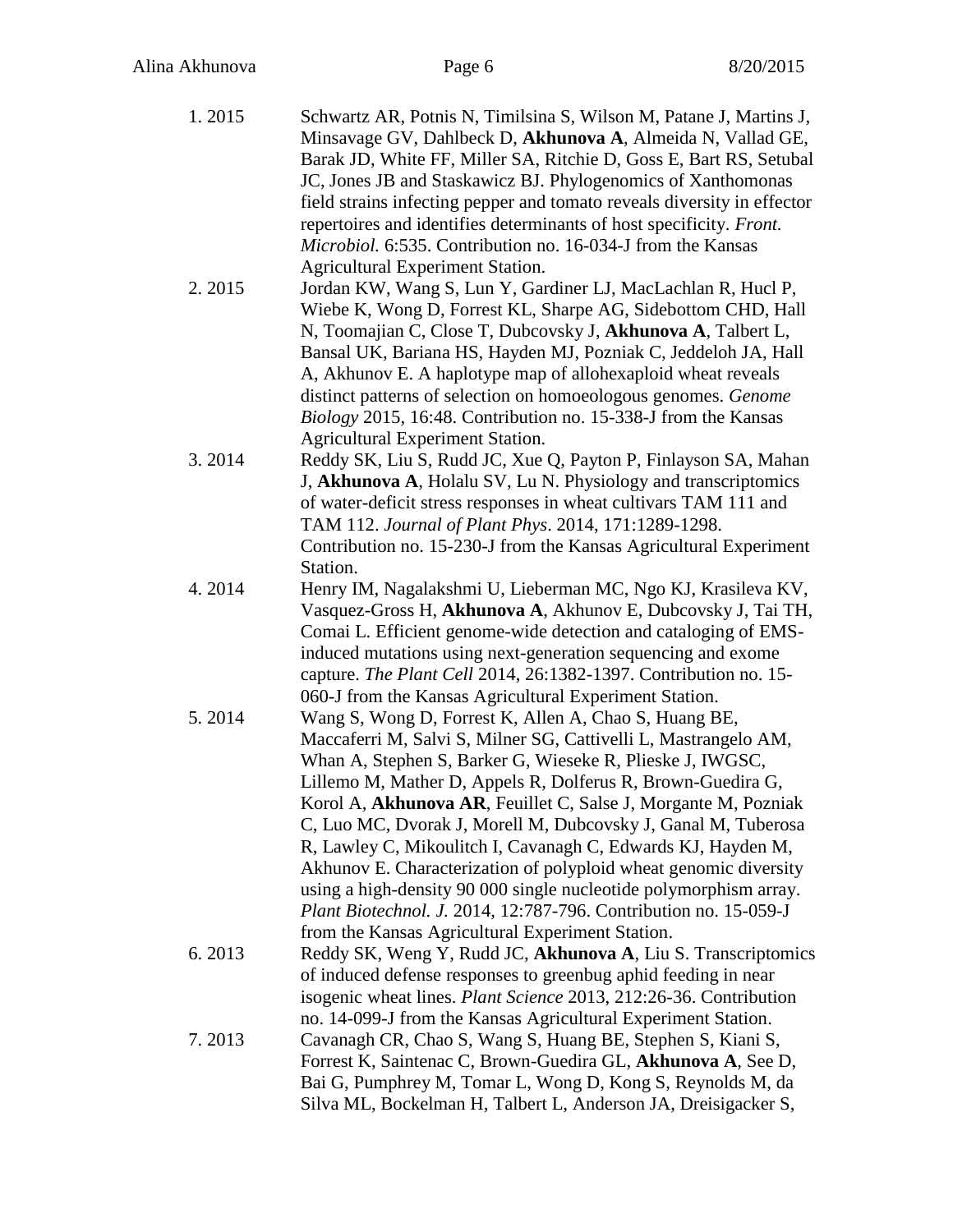|         | Baenziger S, Carter A, Korzun V, Morrell PL, Dubcovsky J, Morell<br>MK, Sorrells ME, Hayden MJ, Akhunov E. Genome-wide<br>comparative diversity uncovers multiple targets of selection for |
|---------|--------------------------------------------------------------------------------------------------------------------------------------------------------------------------------------------|
|         | improvement in hexaploid wheat landraces and cultivars. Proc Natl                                                                                                                          |
|         | Acad Sci USA 2013, 110:8057-8062. Contribution no. 14-232-J from<br>the Kansas Agricultural Experiment Station.                                                                            |
| 8.2013  | Akhunov E, Sehgal S, Liang H, Wang S, Akhunova A, Kaur G, Li                                                                                                                               |
|         | W, Forrest K, See D, Šimková H, Ma Y, Hayden M, Luo M, Faris J,                                                                                                                            |
|         | Dolezel J, Gill B. Comparative analysis of syntenic genes in grass                                                                                                                         |
|         | genomes reveals accelerated rates of gene structure and coding<br>sequence evolution in polyploid wheat. Plant Physiol. 2013,                                                              |
|         | 161:252-265. Contribution no. 13-210-J from the Kansas                                                                                                                                     |
|         | <b>Agricultural Experiment Station.</b>                                                                                                                                                    |
| 9.2012  | Akhunov E, Chao S, Saintenac C, Kiani S, See D, Brown-Guedira G,                                                                                                                           |
|         | Sorrells M, Akhunova A, Dubcovsky J, Cavanagh C, Hayden M.                                                                                                                                 |
|         | High-throughput approaches to genome-wide analysis of genetic<br>variation in polyploid wheat. Canadian Journal of Plant Science                                                           |
|         | 2012, 92:596-596.                                                                                                                                                                          |
| 10.2010 | Akhunov ED, Akhunova AR, Anderson OD, Anderson JA, Blake                                                                                                                                   |
|         | N, Clegg MT, Coleman-Derr D, Conley EJ, Crossman CC, Deal KR,                                                                                                                              |
|         | Dubcovsky J, Gill BS, Gu YQ, Hadam J, Heo HY, Huo N, Lazo GR,<br>Luo MC, Ma YQ, Matthews DE, McGuire PE, Morrell P, Qualset                                                                |
|         | CO, Renfro J, Tabanao D, Talbert LE, Tian C, Toleno D, Warburton                                                                                                                           |
|         | M, You FM, Zhang W, Dvorak J. Nucleotide diversity maps reveal                                                                                                                             |
|         | variation in diversity among wheat genomes and chromosomes.                                                                                                                                |
| 11.2010 | <b>BMC</b> Genomics 2010, 11:702.<br>Akhunova AR, Matniyazov RT, Liang H, Akhunov ED.                                                                                                      |
|         | Homoeolog-specific transcriptional bias in allopolyploid wheat.                                                                                                                            |
|         | <b>BMC</b> Genomics 2010, 11:505.                                                                                                                                                          |
| 12.2009 | Luo MC, Deal KR, Akhunov ED, Akhunova AR, Anderson OD,                                                                                                                                     |
|         | Anderson JA, Blake N, Clegg MT, Coleman-Derr D, Conley EJ,<br>Crossman CC, Dubcovsky J, Gill BS, Gu YQ, Hadam J, Heo HY,                                                                   |
|         | Huo N, Lazo G, Ma Y, Matthews DE, McGuire PE, Morrell PL,                                                                                                                                  |
|         | Qualset CO, Renfro J, Tabanao D, Talbert LE, Tian C, Toleno DM,                                                                                                                            |
|         | Warburton ML, You FM, Zhang W, Dvorak J. Genome Comparisons                                                                                                                                |
|         | Reveal a Dominant Mechanism of Chromosome Number Reduction<br>in Grasses and Accelerated Genome Evolution in Triticeae. Proc                                                               |
|         | Natl Acad Sci USA 2009, 106:15780-15785.                                                                                                                                                   |
| 13.2007 | Akhunov ED, Akhunova AR, Dvorak J. Mechanisms and Rates of                                                                                                                                 |
|         | Birth and Death of Dispersed Duplicated Genes during the Evolution                                                                                                                         |
|         | of a Multigene Family in Diploid and Tetraploid Wheats. Mol Biol                                                                                                                           |
| 14.2006 | Evol 2007, 24:539-550.<br>Dvorak J, Akhunov ED, Akhunova AR, Deal KR, Luo MC.                                                                                                              |
|         | Molecular Characterization of a Diagnostic DNA Marker for                                                                                                                                  |
|         | Domesticated Tetraploid Wheat Provides Evidence for Gene Flow                                                                                                                              |
|         | from Wild Tetraploid Wheat to Hexaploid Wheat. Mol Biol Evol                                                                                                                               |
|         | 2006, 23:1386-1396.                                                                                                                                                                        |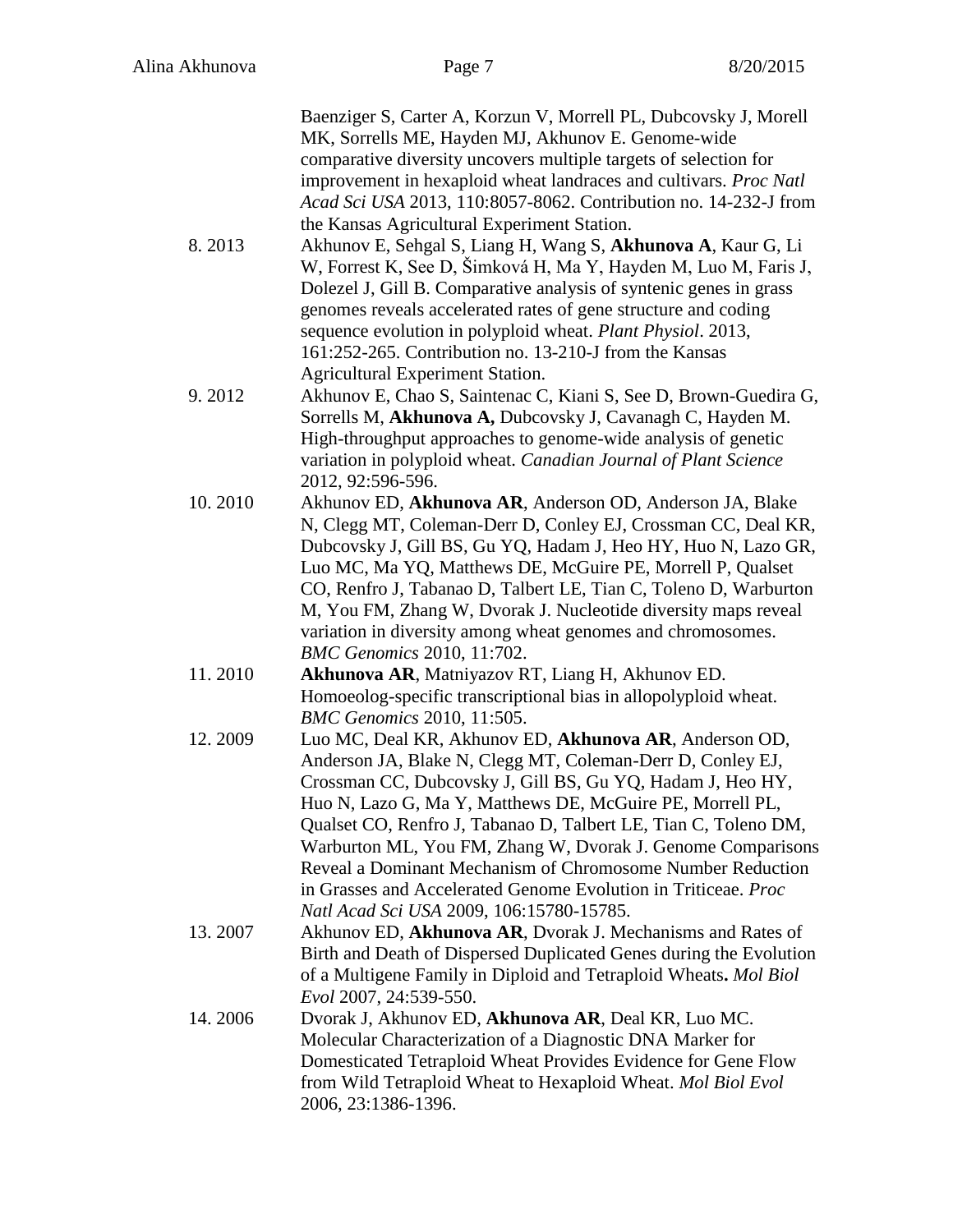| 15.2005 | Akhunov ED, Akhunova AR, Dvorak J. BAC libraries of Triticum<br>urartu, Aegilops speltoides and Ae.Tauschii, the diploid ancestors of<br>polyploidy wheat. Theor Appl Genet 2005, 111:1617-1622.                                                                                                                                                                                                                                                                                                                                                                                                      |
|---------|-------------------------------------------------------------------------------------------------------------------------------------------------------------------------------------------------------------------------------------------------------------------------------------------------------------------------------------------------------------------------------------------------------------------------------------------------------------------------------------------------------------------------------------------------------------------------------------------------------|
| 16.2004 | Matiushichev VB, Shamratova VG, Akhunova AR. Correlation of<br>erythrocyte electrophoretic mobility and the velocity of their<br>sedimentation in the norm and renal pathology. Klin Lab Diagn<br>2004, 4:22-24.                                                                                                                                                                                                                                                                                                                                                                                      |
| 17.2003 | Akhunov E D, Akhunova AR, Linkiewicz AM, Dubcovsky J,<br>Hummel D, Lazo G, Chao S, Anderson OD, David J, Qi L, Echalier<br>B, Gill BS, Miftahudin, Gustafson JP, La Rota CM, Sorrells ME,<br>Zhang D, Nguyen HT, Kalavacharla V, Hossain K, Kianian SF, Peng<br>J, Lapitan NLV, Wennerlind EJ, Nduati V, Anderson JA, Sidhu D,<br>Gill KS, McGuire PE, Qualset CO, Dvorak J. Synteny perturbations<br>between wheat homoeologous chromosomes caused by locus<br>duplications and deletions correlate with recombination rates along<br>chromosome arms. Proc Natl Acad Sci USA 2003, 100:10836-10841. |
| 18.2001 | Matiushichev VB, Shamratova VG, Akhunova AR. Effect of<br>strophanthin on the electrophoretic mobility of blood erythrocytes in<br>adults and children. Ross Fiziol Zh Im I M Sechenova 2001, 87:248-<br>253.                                                                                                                                                                                                                                                                                                                                                                                         |
| 19.2000 | Matiushichev VB, Shamratova VG, Akhunova AR, Gutsaeva DR<br>Sex and age characteristics of the erythrocyte electrophoretic<br>mobility distribution. Zh Evol Biokhim Fiziol 2000, 36:273-275.                                                                                                                                                                                                                                                                                                                                                                                                         |
| 20.1997 | Matiushichev VB, Shamratova VG, Akhunova AR. Correlation<br>between electrophoretic mobility of human blood erythrocytes and<br>hemoglobin level in health and in renal pathology. Fiziol Chelovek<br>1997, 23:110-112.                                                                                                                                                                                                                                                                                                                                                                               |
| 21.1997 | Matiushichev VB, Shamratova VG, Akhunova AR, Gerchikov AI.<br>Electrophoretic mobility and oxidizing status of rat blood<br>erythrocytes at scald trauma. Tsitologiia 1997, 39:177-180.                                                                                                                                                                                                                                                                                                                                                                                                               |
| 22.1996 | Matiushichev VB, Shamratova VG, Akhunova AR. The<br>electrophoretic mobility of the erythrocytes in rats during body<br>adaptation to low-temperature exposure. Tsitologiia 1996, 38:1171-<br>1173.                                                                                                                                                                                                                                                                                                                                                                                                   |

# *Other publications:*

| 1.2011 | Akhunov E, Chao S, Catana V, See D, Brown-Guedira G,               |
|--------|--------------------------------------------------------------------|
|        | Akhunova A, Dubcovsky J, Cavanagh C, Hayden M. New tools for       |
|        |                                                                    |
|        | wheat genetics and breeding: Genome-wide analysis of SNP           |
|        | variation. Proceedings of BGRI Technical Workshop, June 13-16, St. |
|        | Paul, MN, USA.                                                     |
| 2.2008 | Akhunova A, Arbieva Z, Grove D, Kubista M, Shipley G. Real-        |
|        | Time PCR Tech Guide. Experts give their advice on how to conduct   |
|        | Real-Time PCR. Genome Technology.                                  |
| 3.2008 | Akhunov ED, Akhunova AR, Anderson OD, Anderson JA, Blake           |
|        | N, Clegg MT, Coleman-Derr D, Conley EJ, Crossman CC, Deal KR,      |
|        |                                                                    |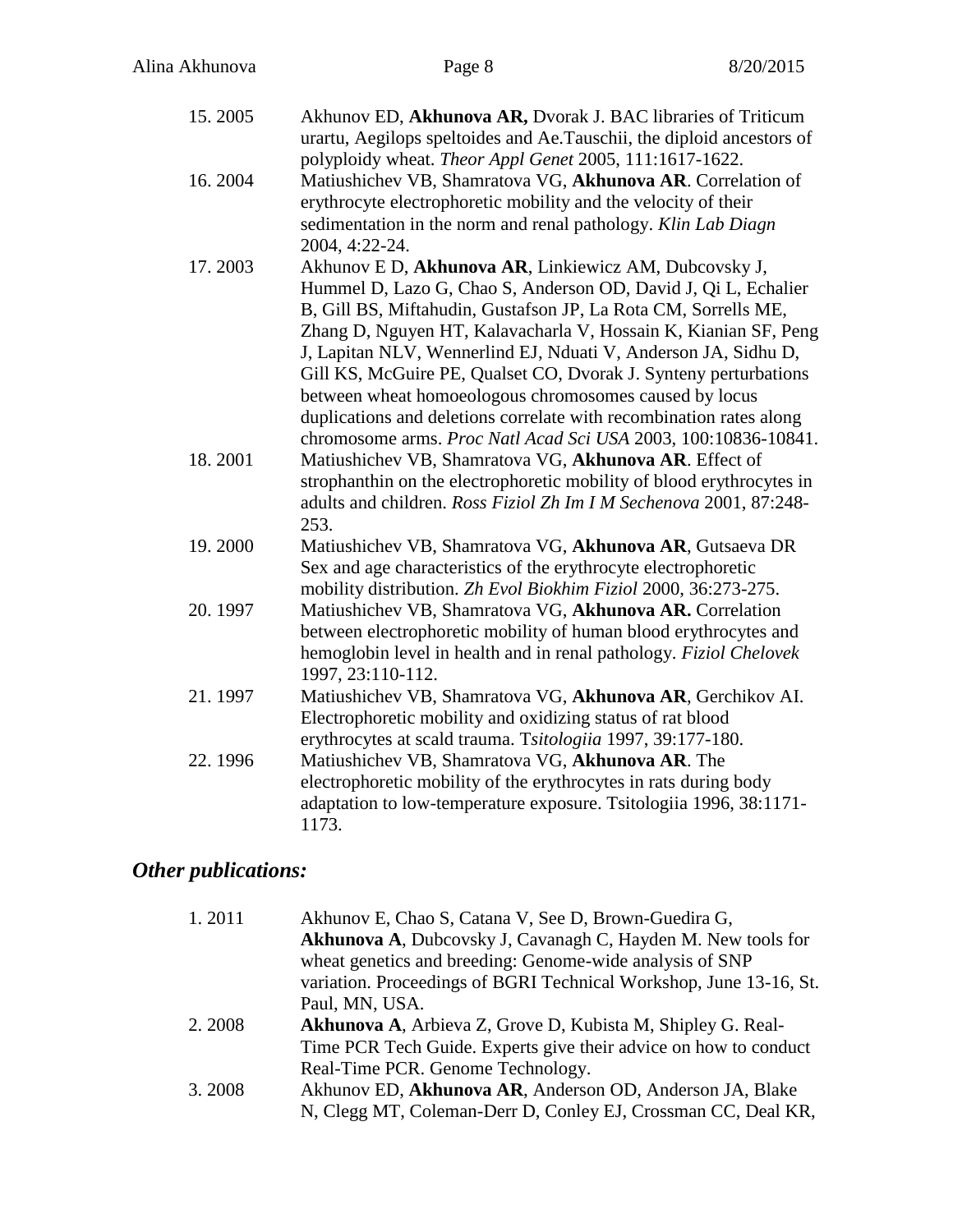| 4.2003                | Dubcovsky J, Gill BS, Gu YQ, Hadam J, Heo HY, Huo N, Lazo GR,<br>Luo MC, Ma YQ, Matthews DE, McGuire PE, Morrell P, Qualset<br>CO, Renfro J, Reynolds S, Tabanao D, Talbert LE, Tian C, Toleno<br>D, Warburton M, You FM, Zhang W, Dvorak J. Purifying Selection<br>and Gene Conversion in Polyploid Wheat Evolution. Proceedings of<br>the 11th International Wheat Genetics Symposium, Aug 24-29,<br>Brisbane, Australia.<br>Dvorak J, Akhunov ED, Akhunova AR, Luo MC, Linkiewicz AM,<br>Dubcovsky J, Hummel D, Lazo G, Chao S, Anderson OD, David J,<br>Qi L, Echalier B, Gill BS, Miftahudin, Gustafson JP, La Rota M,<br>Sorrells M, Zhang D, Nguyen HT, Kalavacharla V, Hossain K,<br>Kianian SF, Peng JH, Lapitan NLV, Wennerlind EJ, Nduati V,<br>Anderson JA, Sidhu D, Gill KS, Choi DW, Close TJ, McGuire PE,<br>Qualset CO. New Insights into the Organization and Evolution of<br>Wheat Genomes. Proceedings of the 10th International Wheat<br>Genetics Symposium, Paestum, Italy, 1:248-253. |
|-----------------------|-------------------------------------------------------------------------------------------------------------------------------------------------------------------------------------------------------------------------------------------------------------------------------------------------------------------------------------------------------------------------------------------------------------------------------------------------------------------------------------------------------------------------------------------------------------------------------------------------------------------------------------------------------------------------------------------------------------------------------------------------------------------------------------------------------------------------------------------------------------------------------------------------------------------------------------------------------------------------------------------------------------|
| <b>Book chapters:</b> |                                                                                                                                                                                                                                                                                                                                                                                                                                                                                                                                                                                                                                                                                                                                                                                                                                                                                                                                                                                                             |

1. 2013 Kiani S, **Akhunova A**, Akhunov E. Application of next-generation sequencing technologies for genetic diversity analysis in cereals. Cereal Genomics II. Editors: Gupta PK and Varshney RK, Springer, 2<sup>nd</sup> ed. VIII, 438 p. Contribution no. 14-101-J from the Kansas Agricultural Experiment Station.

## *Oral presentations, meeting abstracts:*

| 1.2015 | Akhunov E, Jordan K, Wang S, Lun Y, Akhunova A, Talbert L,<br>Hayden M. Population Genomics of Allopolyploid Wheat             |
|--------|--------------------------------------------------------------------------------------------------------------------------------|
|        | Adaptation. The annual meeting of the American Society of Plant<br>Biologists (ASPB), July 26-30, Minneapolis, Minnesota, USA. |
| 2.2015 | Jordan K, Wang S, Lun Y, Chao S, Dubcovsky J, Sherman J,                                                                       |
|        | Akhunova A, Talbert L, Akhunov E. Sequence-Based Map                                                                           |
|        | Development of Wheat NAM Populations. Plant and Animal                                                                         |
|        | Genome meeting, Jan 10-14, San Diego, CA, USA.                                                                                 |
| 3.2014 | Akhunov E, Salcedo A, Lou Y, Zhang W, Li C, Akhunova A, Rutter                                                                 |
|        | W, Wang S, Cantu D, Rouse MN, Dubcovsky J. Functional                                                                          |
|        | genomics of stem rust - wheat pathosystem. USDA Project Director                                                               |
|        | meeting for Plant Biology Programs, May 14-15, Washington DC,                                                                  |
|        | USA.                                                                                                                           |
| 4.2014 | Jordan K, Wang S, Gardiner L, Lun Y, Hall N, Dubcovsky J,                                                                      |
|        | Pozniak C, Akhunova A, Talbert L, Hall A, Akhunov E. A First                                                                   |
|        | Generation Haplotype Map of Wheat Genome. Plant and Animal                                                                     |
|        | Genome meeting, Jan 11-15, San Diego, CA, USA.                                                                                 |
| 5.2014 | Wang S, Jordan K, Lun Y, Akhunova A, Hall A, Pozniak C,                                                                        |
|        | Cavanagh C, Chao S, Hayden M, Talbert L, Akhunov E.                                                                            |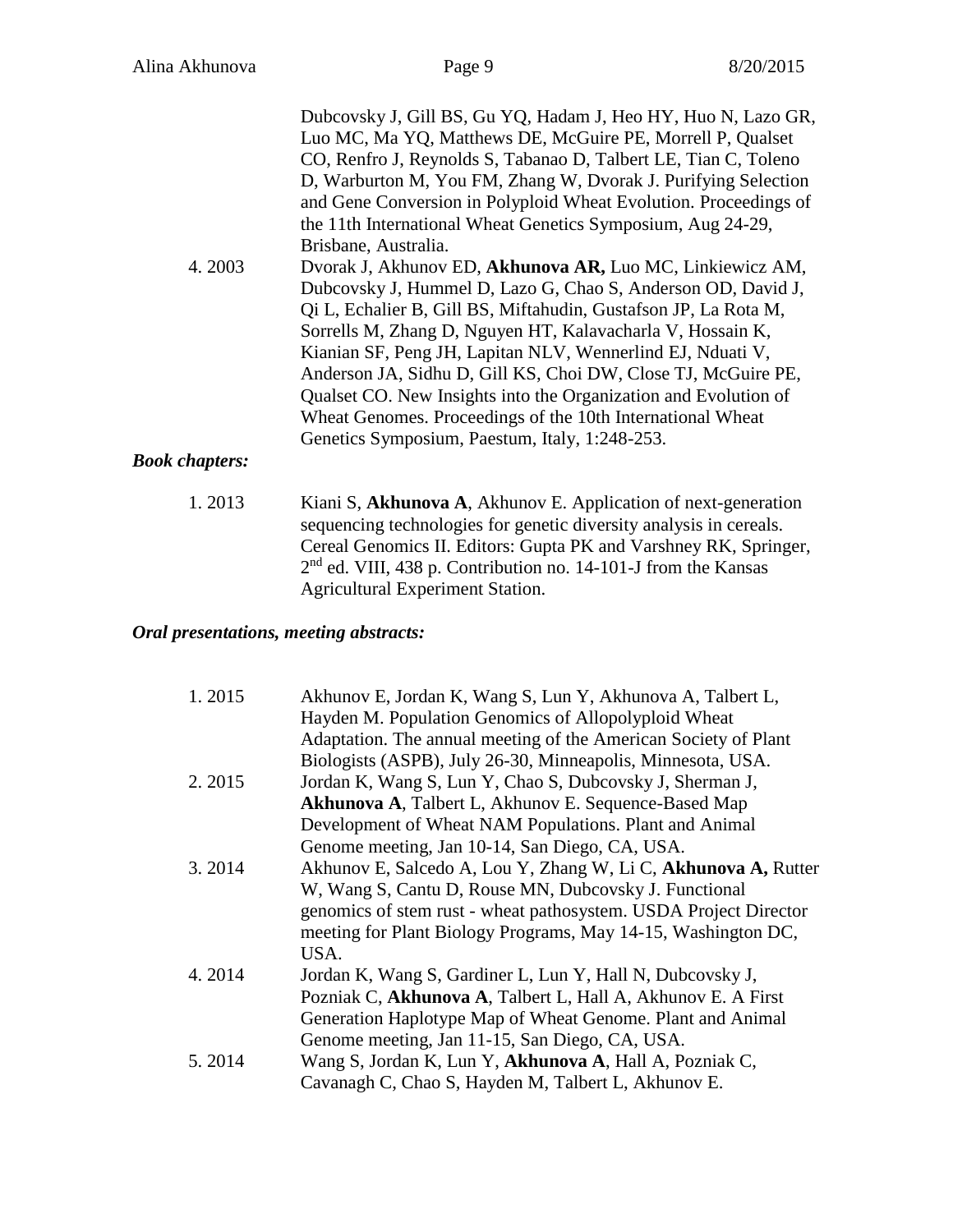|         | Application of Haplotype-Based Genetics in Wheat. Plant and<br>Animal Genome meeting, Jan 11-15, San Diego, CA, USA.                        |
|---------|---------------------------------------------------------------------------------------------------------------------------------------------|
| 6.2014  | Gray M, Shelton J, Chellapilla S, Bello N, Brown S, Akhunova A,                                                                             |
|         | Liang H, Garrett K, Akhunov E, Morgan T, Johnson L.                                                                                         |
|         | Transcriptional differences of mesic and xeric ecotypes of an                                                                               |
|         | ecologically-dominant prairie grass Andropogon gerardii to abiotic                                                                          |
|         | stress. Plant and Animal Genome meeting, Jan 11-15, San Diego,                                                                              |
|         | CA, USA.                                                                                                                                    |
| 7.2014  | Jordan K, Wang S, Gardiner L, Lun Y, Hall N, Dubcovsky J,<br>Pozniak C, Akhunova A, Talbert L, Hall A, Akhunov E. A Diversity               |
|         | Map of the Hexaploid Wheat Genome. Plant and Animal Genome                                                                                  |
|         | meeting, Jan 11-15, San Diego, CA, USA.                                                                                                     |
| 8.2014  | Shelton J, Herndon N, Gray M, Liang H, Durrett T, Johnson L,                                                                                |
|         | Akhunova A, Brown S. Multi-K-Mer de novo Transcriptome                                                                                      |
|         | Assembly, Validation, and Count Summarizing for Four Plant Taxa.                                                                            |
|         | Plant and Animal Genome meeting, Jan 11-15, San Diego, CA,<br>USA.                                                                          |
| 9.2014  | Akhunov E, Sehgal S, Jordan K, Akhunova A, Lun Y, Liang H, Gill                                                                             |
|         | B, Wang S. Genomic Redundancy in Young Polyploids: Does It Play                                                                             |
|         | an Important Role in Adaptation? Plant and Animal Genome                                                                                    |
|         | meeting, Jan 11-15, San Diego, CA, USA.                                                                                                     |
| 10.2013 | Akhunov ED, Wans S, Jordan K, Lun Y, Akhunova A, Chao S,                                                                                    |
|         | Pozniak C, Cavanagh C, Dubcovsky J, Talbert L, Hayden M. A                                                                                  |
|         | haplotype map of wheat and its utility for wheat genetics and                                                                               |
|         | breeding. The 12 <sup>th</sup> International Wheat Genetics Symposium, Sept 8-                                                              |
|         | 14, Yokohama, Japan.                                                                                                                        |
| 11.2013 | Akhunov E, Saintenac C, Zhang W, Salcedo A, Liang H, Cantu D,                                                                               |
|         | Akhunova A, Rouse M, Trick H, Dubcovsky J. Functional                                                                                       |
|         | Genomics of stem rust-wheat pathosystem. USDA Project Director                                                                              |
|         | meeting for Plant Biology Programs, May 22-23, Washington DC,                                                                               |
|         | USA.                                                                                                                                        |
| 12.2013 | Akhunov E, Liang H, Saintenac C, Zhang W, Salcedo A, Lun Y, Xu                                                                              |
|         | SS, Bowden RL, Szabo LJ, Cantu D, Akhunova A, Rouse M,                                                                                      |
|         | Dubcovsky J. Genomic Architecture Of Rust-Wheat Interaction:                                                                                |
|         | Implications For Breeding Disease-Resistant Crops. W773. Plant and                                                                          |
|         | Animal Genome meeting, Jan 12-16, San Diego, CA, USA.                                                                                       |
| 13.2013 | Johnson L, Gray M, Akhunova A, Brown SJ, Chellapilla S, Morgan                                                                              |
|         | TJ, Garrett K, Liang H, Akhunov E. Phenotypic and genetic                                                                                   |
|         | variation in a dominant forage and biofuel grass along the Great<br>Plains' precipitation gradient: a reciprocal garden approach. Plant and |
|         | Animal Genome meeting, Jan 12-16, San Diego, CA, USA.                                                                                       |
| 14.2013 | Reddy SK, Liu S, Akhunova A, Weng Y, Rudd J, Xue Q, Payton P,                                                                               |
|         | Mahan J. Comparative Transcriptomics Involving Greenbug and                                                                                 |
|         | Water-Deficit Stress Responses in Hard-Red Winter Wheat. Plant                                                                              |
|         | and Animal Genome meeting, Jan 12-16, San Diego, CA, USA.                                                                                   |
| 15.2013 | Jordan K, Wang S, Akhunova A, Lun Y, Saintenac C, Pozniak C,                                                                                |
|         | Hall A, Talbert L, Akhunov E. Targeted Re-Sequencing Of                                                                                     |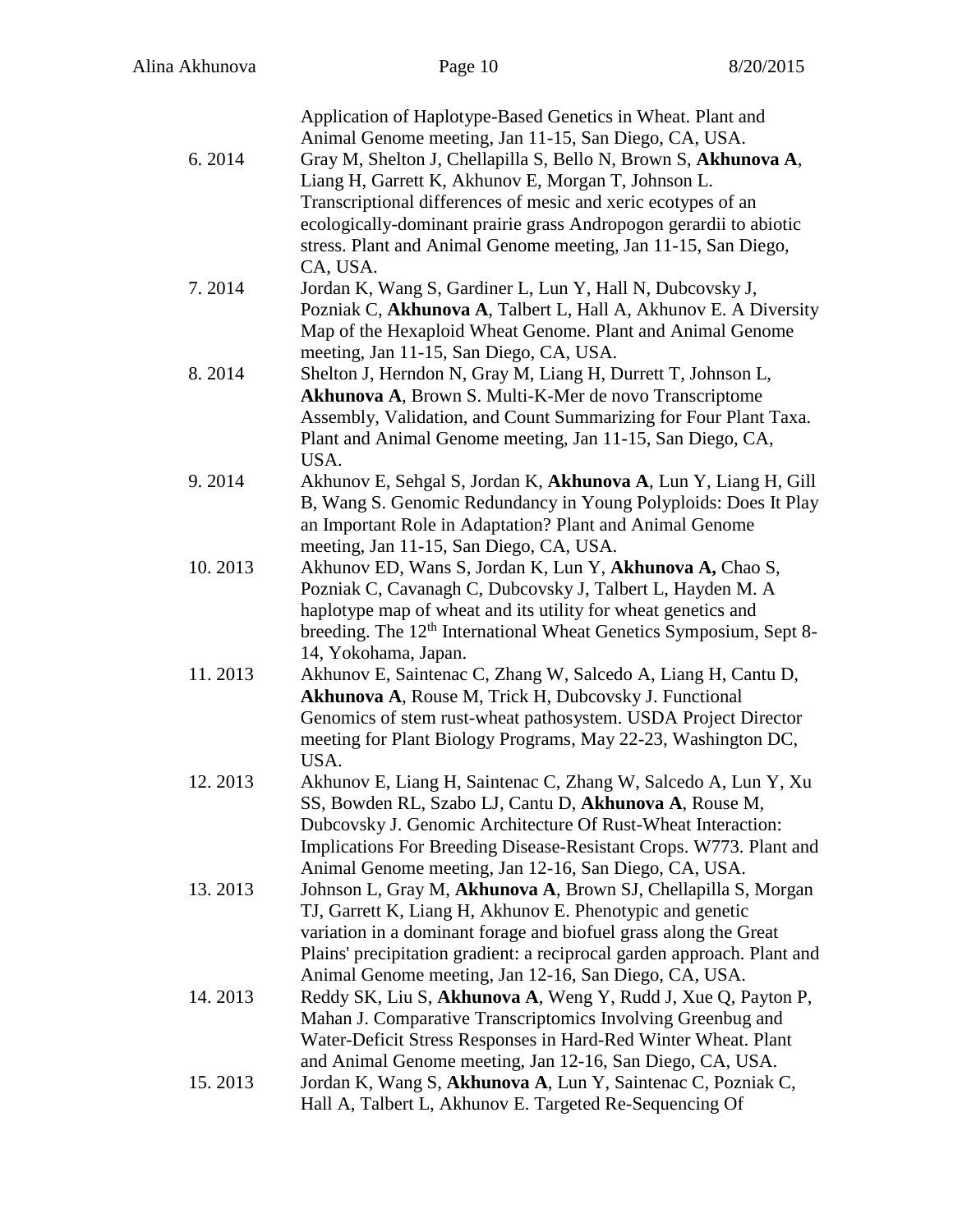|         | Polyploid Wheat Genome. Plant and Animal Genome meeting, Jan        |
|---------|---------------------------------------------------------------------|
|         | 12-16, San Diego, CA, USA.                                          |
| 16.2013 | Akhunov E, Wang S, Chao S, Brown-Guedira G, See D, Akhunova         |
|         | A, Forrest K, Allen AM, Tuberosa R, Morgante M, Cattivelli L,       |
|         | Dvorak J, Luo M, Sorrells M, Feuillet C, Salse J, Dubcovsky J,      |
|         | Edwards KJ, Ganal MW, Cavanagh C, Hayden MJ. Analysis of            |
|         | Genome-Wide Patterns of Genetic Variation Across Wheat Genome       |
|         | using 90,000 SNP iSelect Assay. Plant and Animal Genome meeting,    |
|         |                                                                     |
| 17.2013 | Jan 12-16, San Diego, CA, USA.                                      |
|         | Akhunov E, Liang H, Saintenac C, Zhang W, Salcedo A, Lun Y, Xu      |
|         | SS, Bowden RL, Szabo LJ, Cantu D, Akhunova A, Rouse M,              |
|         | Dubcovsky J. Genomic Architecture of Rust-Wheat Interaction:        |
|         | Implications for Breeding Disease-Resistant Crops. P0258. Plant and |
|         | Animal Genome meeting, Jan 12-16, San Diego, CA, USA.               |
| 18.2013 | Wang S, Akhunova A, Lun Y, Chao S, See D, Brown-Guedira G,          |
|         | Chalhoub B, Akhunov E. Homoeologous imbalance of gene               |
|         | expression in polyploid wheat. Plant and Animal Genome meeting,     |
|         | Jan 12-16, San Diego, CA, USA.                                      |
| 19.2013 | Shelton J, Gray M, Brown SJ, Chellapilla S, Akhunova A, Akhunov     |
|         | E, Liang H, Johnson L. De novo transcriptome profiling of two       |
|         | edaphically and phenotypically divergent grasses: dominant forage   |
|         | grass big bluestem Andropogon gerardii and drought-sand bluestem    |
|         | Andropogon gerardii ssp. Hallii. Plant and Animal Genome meeting,   |
|         | Jan 12-16, San Diego, CA, USA.                                      |
| 20.2012 | Akhunova A. K-State Integrated Genomics Facility: Whole Genome      |
|         | in 24 hours? Yes, we can! Department of Plant Pathology seminar.    |
|         | KSU, Manhattan, KS Sept. 27th.                                      |
| 21.2012 | Krishna Reddy S, Akhunova A, Rudd JC, Devkota R, Xue Q,             |
|         | Payton P, Mahan J, Liu S. Gene Expression Profiling of Water        |
|         | Deficit Stress Responses in Widely Adapted Wheat Cultivars TAM      |
|         | 111 and TAM 112. The annual meeting of the American Society of      |
|         | Plant Biologists (ASPB), July 20-24, Austin, Texas, USA.            |
| 22.2012 | Akhunov E, Wang S, Chao S, Stephen S, Huang E, Saintenac C, See     |
|         | D, Carter A, Brown-Guedira G, Forrest K, Wong D, Pumphrey M,        |
|         | Bai G, Bowden R, Baenzinger PS, Talbert L, Anderson JA,             |
|         | Dreisigacker S, Chen J, Campbell K, Akhunova A, Korzun V,           |
|         | Sorrells M, Dubcovsky J, Cavanagh C, Hayden M. Nonparametric        |
|         | tests reveal multiple selection events in the wheat genome.         |
|         | International Triticeae Mapping Initiative meeting, June 24-29,     |
|         | Fargo, North Dakota, USA.                                           |
|         |                                                                     |
| 23.2012 | Krishna Reddy S, Weng Y, Rudd JC, Akhunova A, Liu S.                |
|         | Transcriptome Profilng of Defense Responses to Greenbug Feeding     |
|         | in Wheat. Plant and Animal Genome meeting, Jan 14-18, San Diego,    |
|         | CA, USA.                                                            |
| 24.2012 | Dubcovsky J, Saintenac C, Zhang W, Li C, Cantu D, Akhunova A,       |
|         | Liang H, Rouse M, Akhunov E. New approaches to rust resistance in   |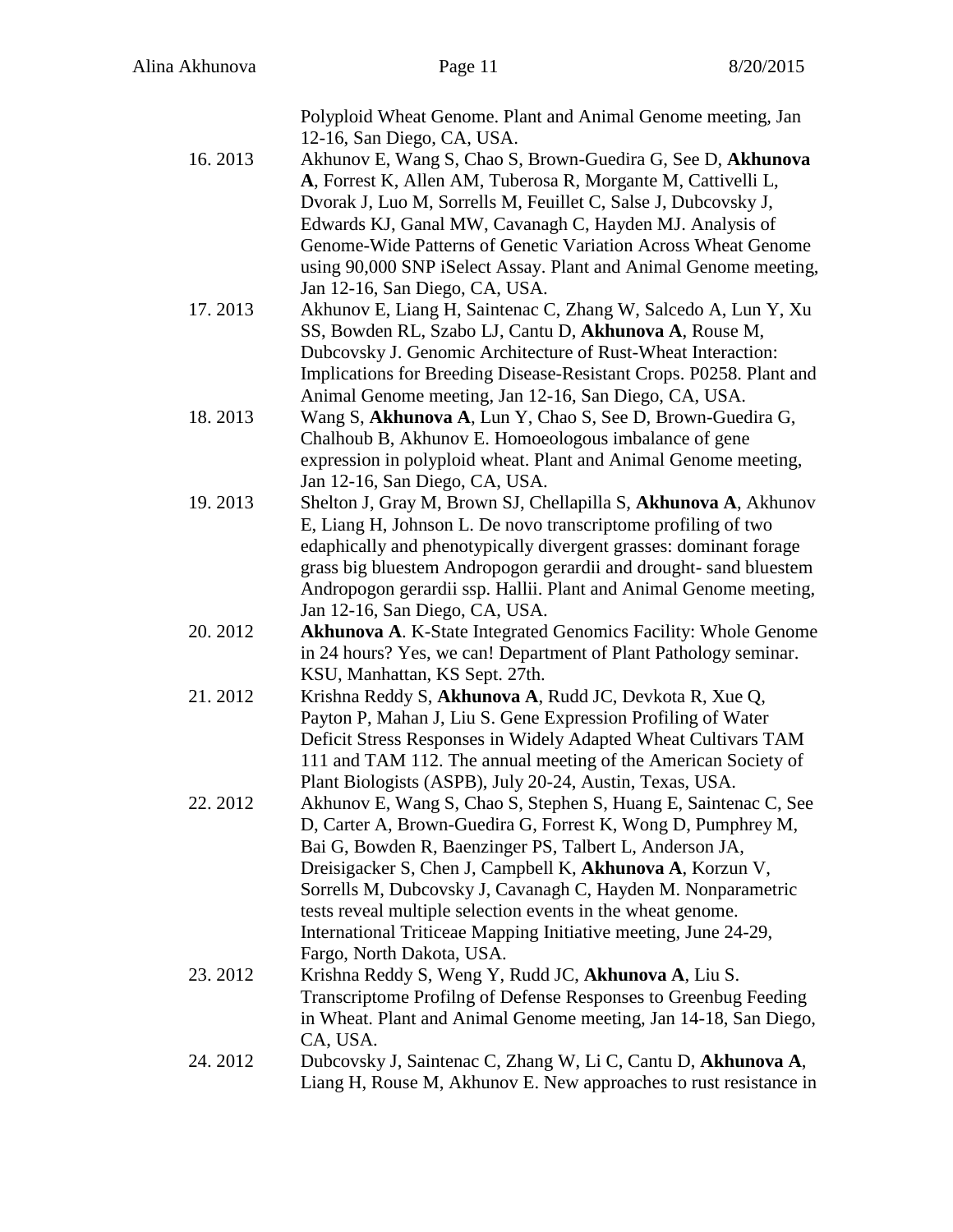| CA, USA.<br>25.2012<br>Akhunov E, Sehgal S, Liang H, Wang S, Akhunova A, Li W,<br>Forrest K, See D, Simkova H, Hayden M, Luo MC, Faris J, Dolezel<br>J, Gill BS. Alternative splicing and coding sequence evolution in<br>polyploid wheat. Plant and Animal Genome meeting, Jan 14-18, San<br>Diego, CA, USA.<br>26.2012<br>Akhunov E, Wang S, Catana V, Kiani S, Saintenac C, Hayden M, |
|------------------------------------------------------------------------------------------------------------------------------------------------------------------------------------------------------------------------------------------------------------------------------------------------------------------------------------------------------------------------------------------|
|                                                                                                                                                                                                                                                                                                                                                                                          |
|                                                                                                                                                                                                                                                                                                                                                                                          |
|                                                                                                                                                                                                                                                                                                                                                                                          |
|                                                                                                                                                                                                                                                                                                                                                                                          |
|                                                                                                                                                                                                                                                                                                                                                                                          |
| Cavanagh C, Forrest K, Akhunova A, Dubcovsky J, Brown-Guedira                                                                                                                                                                                                                                                                                                                            |
| G, Coram T, Sorrells M, See D, Chao S. Genome-wide patterns of                                                                                                                                                                                                                                                                                                                           |
| SNP variation in wheat: tools and resources for breeding and                                                                                                                                                                                                                                                                                                                             |
| studying genetics of agronomic traits. USDA program directors                                                                                                                                                                                                                                                                                                                            |
| meeting, Jan 13 <sup>th</sup> , San Diego, CA, USA.                                                                                                                                                                                                                                                                                                                                      |
| 27.2011<br><b>Akhunova A. K-State Integrated Genomics Facility: bringing the</b>                                                                                                                                                                                                                                                                                                         |
| power of genomics to your lab. Department of Plant Pathology<br>seminar. KSU, Manhattan, KS. Dec 8 <sup>th</sup> , 2011.                                                                                                                                                                                                                                                                 |
| 28.2011<br>Akhunov E, Chao S, Saintenac C, Kiani S, See D, Brown-Guedira G,                                                                                                                                                                                                                                                                                                              |
| Sorrels M, Akhunova A, Dubcovsky J, Cavanagh C, Hayden M.                                                                                                                                                                                                                                                                                                                                |
| High-throughput approaches to genome-wide analysis of genetic                                                                                                                                                                                                                                                                                                                            |
| variation in polyploidy wheat. 1 <sup>st</sup> Canadian Wheat Symposium, Nov.                                                                                                                                                                                                                                                                                                            |
| 30- Dec. 2, Manitoba, Canada.                                                                                                                                                                                                                                                                                                                                                            |
| 29.2011<br>Akhunov E, Chao S, Catana V, See D, Brown-Guedira G, Sorrels M,<br>Akhunova A, Dubcovsky J, Cavanagh C, Hayden M. Genome-wide                                                                                                                                                                                                                                                 |
| analysis of SNP variation in wheat. Development and use of                                                                                                                                                                                                                                                                                                                               |
| molecular markers for crop improvement meeting. Oct 29-31, New                                                                                                                                                                                                                                                                                                                           |
| Delhi, India.                                                                                                                                                                                                                                                                                                                                                                            |
| 30.2011<br>Krishnareddy S, Weng Y, Rudd JC, Akhunova A, Liu S.                                                                                                                                                                                                                                                                                                                           |
| Transcriptome Profilng of Defense Responses to Greenbug Feeding                                                                                                                                                                                                                                                                                                                          |
| in Wheat. The 6 <sup>th</sup> International Conference on Genomics, Nov. 12-<br>15, OCT East, Shenzhen, China.                                                                                                                                                                                                                                                                           |
| 31.2011<br>Akhunov E, Chao S, Saintenac C, Catana V, Kiani S, See D, Brown-                                                                                                                                                                                                                                                                                                              |
| Guedira G, Sorrels M, Akhunova A, Dubcovsky J, Cavanagh C,                                                                                                                                                                                                                                                                                                                               |
| Hayden M. Next generation tools for wheat genetics and breeding:                                                                                                                                                                                                                                                                                                                         |
| high-throughput SNP genotyping assays and sequence-based                                                                                                                                                                                                                                                                                                                                 |
| genotyping. 21st International Triticeae Mapping Initiative (21st-                                                                                                                                                                                                                                                                                                                       |
| ITMI), Sept 4-9, Mexico City, Mexico.                                                                                                                                                                                                                                                                                                                                                    |
| 32.2011<br>Catana V, Hayden M, Forrest K, Akhunova A, See D, Dubcovsky J,                                                                                                                                                                                                                                                                                                                |
| Distelfeld A, Sorrells M, Brown-Guedira G, Chao S, Akhunov E.<br>Large-Scale Discovery Of Gene-Associated SNPs In Polyploid                                                                                                                                                                                                                                                              |
| Wheat Transcriptome. Plant and Animal Genome meeting, Jan 14-                                                                                                                                                                                                                                                                                                                            |
| 17, San Diego, CA, USA.                                                                                                                                                                                                                                                                                                                                                                  |
| 33.2011<br>Akhunov E, Sehgal S, Akhunova A, Liang H, Catana V, Kaur G,                                                                                                                                                                                                                                                                                                                   |
| Luo MC, Simkova H, Dolezel J, Gill BS. Sequencing And Analysis                                                                                                                                                                                                                                                                                                                           |
| Of The Wheat Chromosome 3A Gene Space. Plant and Animal                                                                                                                                                                                                                                                                                                                                  |
| Genome meeting, Jan 14-17, San Diego, CA, USA.<br>34.2011<br>Akhunov E, Catana V, Hayden M, Forrest K, Akhunova A,                                                                                                                                                                                                                                                                       |
| Dubcovsky J, Distelfeld A, Brown-Guedira G, Coram T, Sorrells M,                                                                                                                                                                                                                                                                                                                         |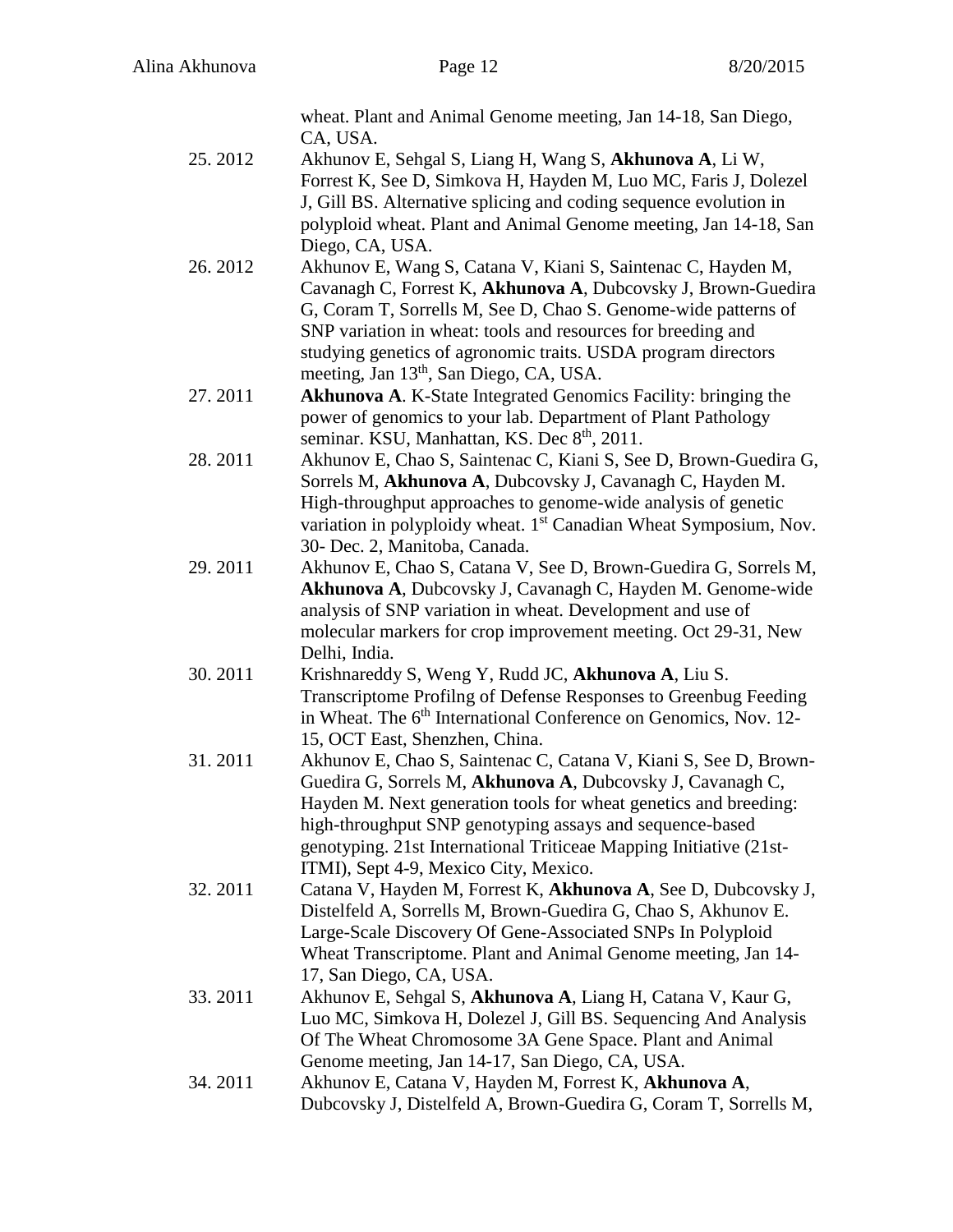|         | See D, Chao S. Single Nucleotide Polymorphism (SNP) markers for<br>high-throughput genotyping of wheat genome. USDA program             |
|---------|-----------------------------------------------------------------------------------------------------------------------------------------|
|         | directors meeting, Jan 13 <sup>th</sup> , San Diego, CA, USA.                                                                           |
| 35.2010 | Weng Y, Bai J, Akhunova A, Azhaguvel P, Rudd JC. Expression                                                                             |
|         | Profiling of R Gene-Mediated Host Defense Against Aphid Feeding                                                                         |
|         | In Wheat. Plant and Animal Genome meeting, Jan 9-13, San Diego,                                                                         |
|         | CA, USA.                                                                                                                                |
| 36.2010 | Akhunova A, Matniyazov R, Akhunov E. Genome-Wide Survey Of                                                                              |
|         | Homoeolog-Specific Gene Expression In Polyploid Wheat. Plant and                                                                        |
|         | Animal Genome meeting, Jan 9-13, San Diego, CA, USA.                                                                                    |
| 37.2009 | Akhunova A, Catana V, Sehgal S, Dolezel J, Simkova H,                                                                                   |
|         | Kubalakova M, Gill B, Akhunov E. Using next-generation                                                                                  |
|         | sequencing technology to characterize the gene space of the wheat<br>chromosome 3A. International Triticeae Mapping Initiative meeting, |
|         | Aug 31-Sept 4, Clermont-Ferrand, France.                                                                                                |
| 38.2009 | Akhunov E, Akhunova A, Sehgal S, Gill B. Wheat Genome                                                                                   |
|         | Sequencing: Testing The Utility of Next Generation Sequencing                                                                           |
|         | Technologies. Plant and Animal Genome meeting, Jan 10-14, San                                                                           |
|         | Diego, CA, USA.                                                                                                                         |
| 39.2009 | Akhunova A, Macmil S, Qu C, Wang P, Wiley G, Kenton S, Roe B,                                                                           |
|         | Akhunov E. SNP Discovery in Polyploid Wheat Using 454                                                                                   |
|         | Sequencing Technology. Plant and Animal Genome meeting, Jan 10-                                                                         |
|         | 14, San Diego, CA, USA.                                                                                                                 |
| 40.2008 | Dvorak J, Akhunov ED, Akhunova AR, Anderson OD, Anderson                                                                                |
|         | JA, Blake N, Clegg MT, Coleman-Derr D, Conley EJ, Crossman CC,                                                                          |
|         | Deal KR, Dubcovsky J, Gill BS, Gu YQ, Hadam J, Heo HY, Huo N,                                                                           |
|         | Lazo GR, Lundy KE, Luo MC, Ma YQ, Matthews DE, McGuire PE,                                                                              |
|         | Morrell P, Qualset CO, Renfro J, Reynolds S, Dindo T, Talbert LE,                                                                       |
|         | Tian C, Toleno D, Warburton M, You FM, Zhang W. Wheat                                                                                   |
|         | diversity map. International Durum Wheat Symposium, June 30-July<br>3, Bologna, Italy.                                                  |
| 41.2008 | Dvorak J, Akhunov ED, Akhunova AR, Anderson OD, Anderson                                                                                |
|         | JA, Blake N, Clegg MT, Coleman-Derr D, Conley EJ, Crossman CC,                                                                          |
|         | Deal KR, Dubcovsky J, Gill BS, Gu YQ, Hadam J, Heo HY, Huo N,                                                                           |
|         | Lazo GR, Lundy KE, Luo MC, Ma YQ, Matthews DE, McGuire PE,                                                                              |
|         | Morrell P, Qualset CO, Renfro J, Reynolds S, Dindo T, Talbert LE,                                                                       |
|         | Tian C, Toleno D, Warburton M, You FM, Zhang W. Wheat SNP                                                                               |
|         | Map. Plant and Animal Genome meeting, Jan 12-16, San Diego, CA,                                                                         |
|         | USA.                                                                                                                                    |
| 42.2008 | Akhunov ED, Akhunova AR, Anderson OD, Anderson JA, Blake                                                                                |
|         | N, Clegg MT, Coleman-Derr D, Conley EJ, Crossman CC, Deal KR,                                                                           |
|         | Dubcovsky J, Gill BS, Gu YQ, Hadam J, Heo HY, Huo N, Lazo GR,                                                                           |
|         | Lundy KE, Luo MC, Ma YQ, Matthews DE, McGuire PE, Morrell P,                                                                            |
|         | Qualset CO, Renfro J, Reynolds S, Dindo T, Talbert LE, Tian C,                                                                          |
|         | Toleno D, Warburton M, You FM, Zhang W, Dvorak J. Nucleotide                                                                            |
|         | Diversity In Polyploid Wheat. Plant and Animal Genome meeting,<br>Jan 12-16, San Diego, CA, USA.                                        |
|         |                                                                                                                                         |